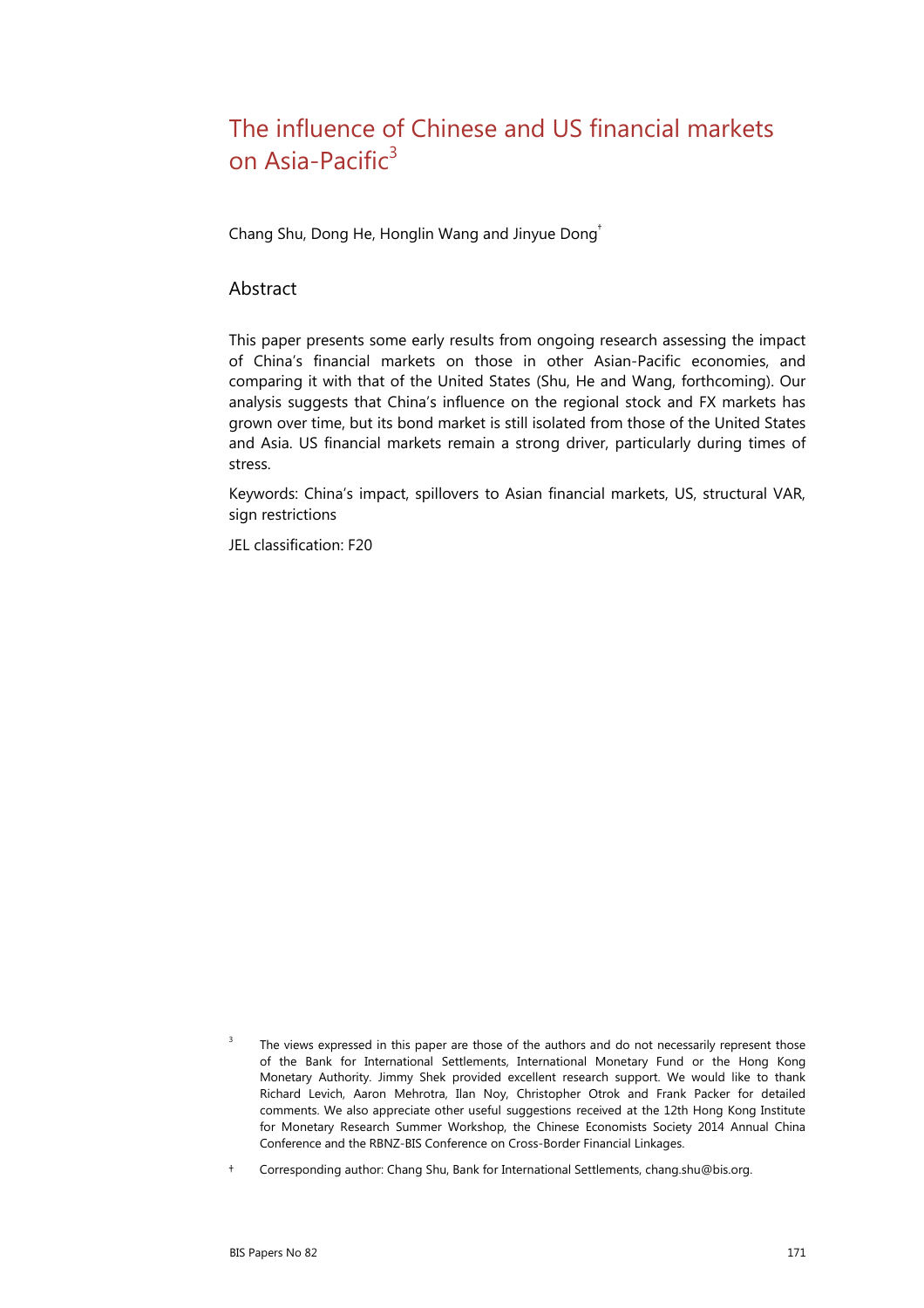## Introduction

China has rapidly become an important driver outside the United States for Asian financial markets. Market developments in the United States, whether driven by monetary policy, financial market or political events, have long been a dominant force in the global markets. The financial crisis in 2008–09 and, much more recently, the mid-2013 "taper tantrum", are prime examples of spillovers emanating from the US markets. Meanwhile, though, there have been an increasing number of cases where market moves in China sent shock waves through Asia and beyond. In November 2008, Chinese equities rose by 7.3% after a RMB 4.0 trillion stimulus package was announced. On the same day, Asian shares jumped by 3.4%. China's influence has become such that, apart from policy and macro news, even comparatively small credit events in China can move regional markets. For example, the near default of a Chinese trust product in January 2014 weighed down emerging markets for a number of days until a resolution was reached.

China's increasing regional influence arises, first and foremost, from its strong trade linkages and, to a lesser extent, from its financial linkages with Asia. As the largest trading nation in the world, China trades extensively with other Asian-Pacific economies. This reflects China's significant role in the Asian production chain as well as its expanding capacity in generating final demand for Asian exports. By comparison, China's direct financial linkages with Asian-Pacific economies have been much more modest in scale. This is reflected in China's small international investment position compared to those of the United States and many other economies (Table 1). China's liability in foreign direct investment as a percentage of GDP shows a smaller gap vis-à-vis the United States, as foreign direct investment was the earliest category of investment to be liberalised under the capital account. By contrast, China has limited foreign direct investment assets, and limited assets and liabilities in portfolio investment under more controls in these capital account categories.

As the United States and China have different degrees of integration with Asia, their respective influence on financial markets also differs. With its extensive financial linkages with the Asia-Pacific region, the United States can exert its influence through funding costs, portfolio rebalancing and risk appetite channels. China's strong trade ties yet limited financial linkages with other Asian economies suggest that China's influence is mainly a reflection of its impact on the real side. Its spillovers to regional financial markets may be through expectations and risk appetite channels. In addition, Asian assets are also known to be used as proxy trade for renminbi assets, and thus they are affected by developments in China's financial markets.

The relative influence of the US and Chinese financial markets on Asia-Pacific may be different in stress and tranquil periods. The negative spillovers from the United States can be particularly acute in periods of stress marked by high funding costs and a sharp rise in risk aversion. These conditions are accentuated by the asymmetric international investment positions of Asian economies. On the asset side, the government or government-related securities of advanced economies are held by the official sector, which tends to be a long-term investor. Yet the liability side tends to be dominated by foreign direct investment and portfolio investment held by private investors in advanced economies. This structure is susceptible to "risk-on, risk off" flows, which are often driven by developments in advanced economies, especially when global markets experience stress (McCauley (2012)).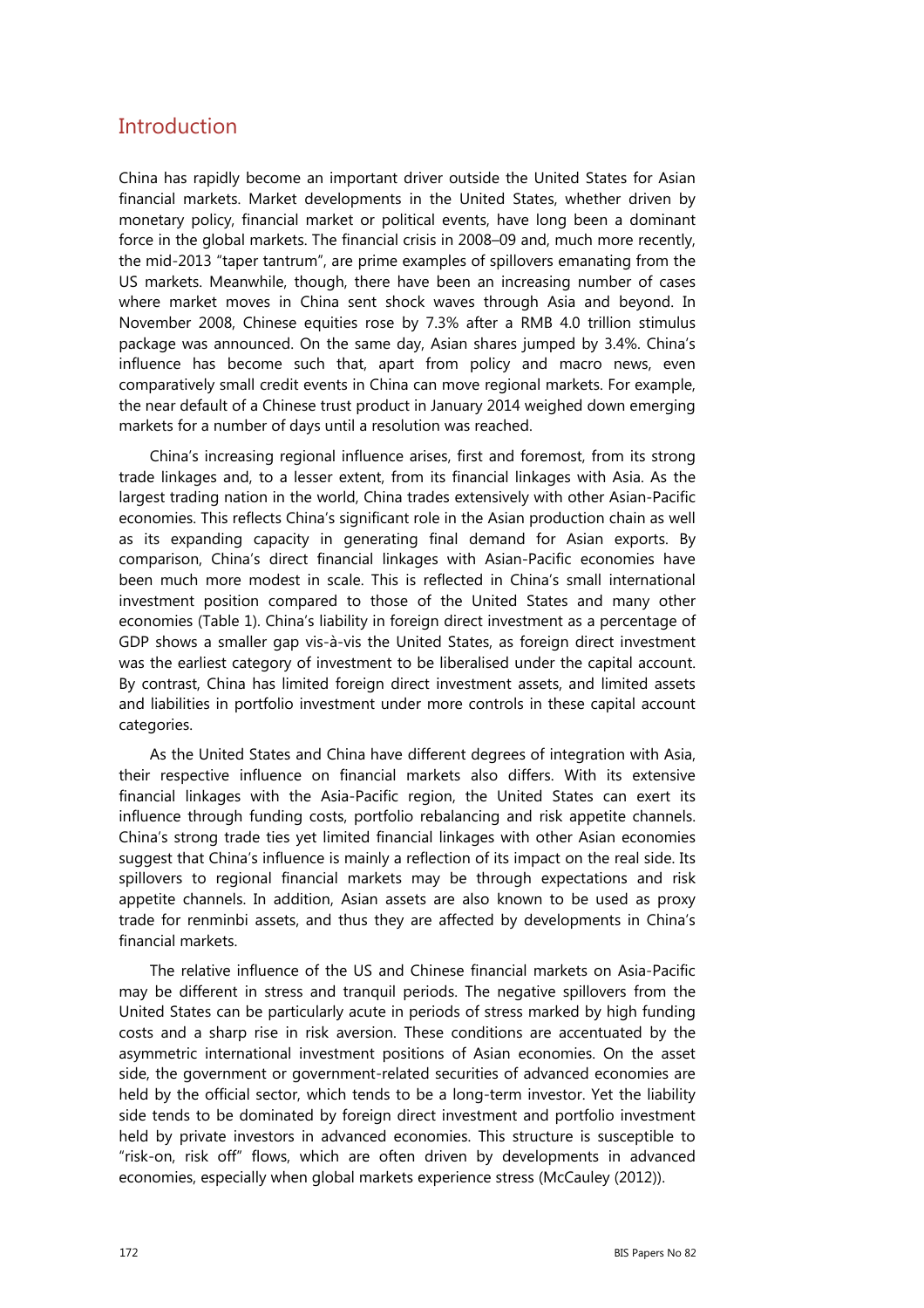#### International investment position

End-2013<sup>1</sup>, as a percentage of GDP  $\overline{1}$ 

|                          | PI asset $2$ | PI liability <sup>2</sup> | PI total $^2$  | FDI asset <sup>3</sup> | FDI liability $3$ | FDI total $3$ |
|--------------------------|--------------|---------------------------|----------------|------------------------|-------------------|---------------|
| China                    | 3            | 4                         | $\overline{7}$ | 7                      | 26                | 32            |
| <b>IFCs</b>              |              |                           |                |                        |                   |               |
| Hong Kong SAR            | 408          | 190                       | 598            | 493                    | 527               | 1,020         |
| Singapore                | 295          | 59                        | 354            | 169                    | 284               | 453           |
| Selected Asian economies |              |                           |                |                        |                   |               |
| Indonesia                | 2            | 20                        | 22             | $\mathbf 1$            | 24                | 26            |
| Korea                    | 13           | 47                        | 60             | 17                     | 13                | 30            |
| Malaysia                 | 20           | 63                        | 83             | 48                     | 51                | 100           |
| Philippines              | 4            | 29                        | 32             | $\overline{4}$         | 11                | 15            |
| Thailand                 | 8            | 36                        | 44             | 15                     | 51                | 66            |
| Advanced economies       |              |                           |                |                        |                   |               |
| <b>United States</b>     | 55           | 92                        | 147            | 42                     | 34                | 77            |
| United Kingdom           | 161          | 159                       | 321            | 74                     | 63                | 137           |
| Germany                  | 85           | 97                        | 182            | 54                     | 38                | 92            |

1 End-2012 figures for Indonesia, the Philippines and Thailand. <sup>2</sup> PI refers to portfolio investment. <sup>3</sup> FDI refers to foreign direct investment.

Sources: IMF; CEIC; authors' calculations.

This paper is part of an ongoing project studying the transmission of financial market shocks from the US and Chinese financial markets (including the stock, bond and currency markets) to those in other Asia-Pacific economies (Shu, He and Wang, forthcoming). The US influence on global financial markets has been well documented. Yet, there are few studies about China's impact on regional financial markets. A number of studies assess the renminbi's influence on regional currencies, eg Shu, Chow and Chan (2007), Henning (2012), Subramanian and Kessler (2012), Fratzscher and Mehl (2014), and Shu, He and Cheng (2014). He, Zhang and Wang (2009) examine the impact of US and Chinese financial markets on Hong Kong SAR, covering the stock, bond and FX markets. There is no similar study for the region as a whole.

The rest of paper is structured as follows. The second sectiondescribes the empirical framework and data for studying the influence of US and Chinese financial markets on the Asia-Pacific region. Section 3 reports some initial results. The final section summarises the major findings and considers the implications.

## Empirical framework and data

We use a structural vector autoregression (SVAR) to model the complex interactions among the US, Chinese and Asian financial markets. The study is in the spirit of Ehrmann, Fratzscher and Rigobon (2011), who use SVAR models to study financial transmission within and between the United States and euro area, and cover the money, bond, equity and FX markets. Our study focuses on international transmission between financial markets. Our model contains three country/region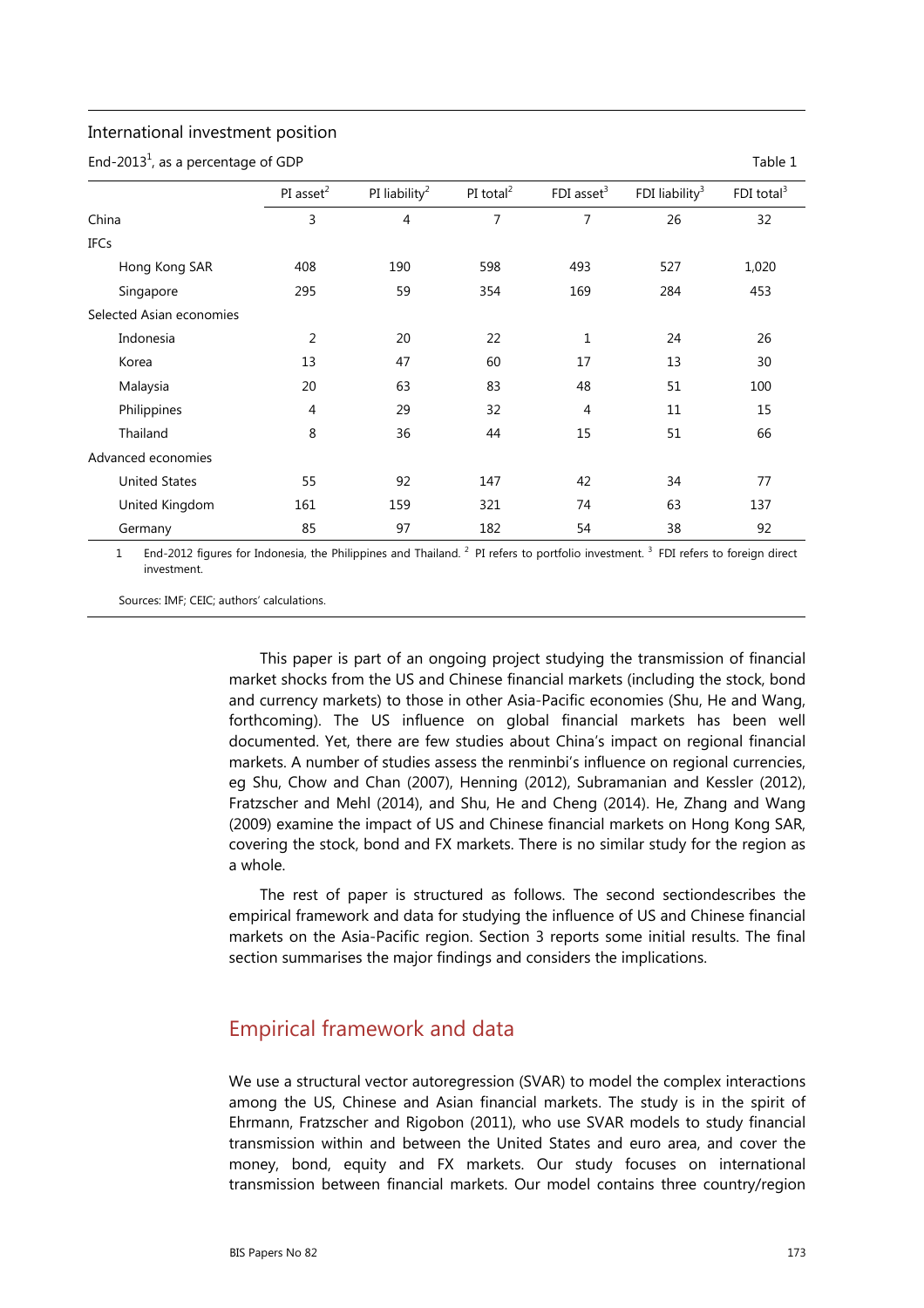blocks, ie the United States, China and Asia, and covers the stock, bond and FX markets.

 Specifically, the reduced and structural form vector autoregressions (VARs) are given, respectively, as:

$$
(1) \t\t\t B(\mathbf{L})\mathbf{y}_{t} = \mathbf{\varepsilon}_{t'}
$$

and

$$
(2) \t\t A(\mathbf{L})y_t = e_t.
$$

and the contract of the contract of the contract of the contract of the contract of

In equations (1) and (2),

$$
y_{t} = \begin{pmatrix} US\_bond_{t} \\ US\_stock_{t} \\ China\_bond_{t} \\ China\_stock_{t} \\ RMB/USD_{t} \\ Asian\_bond_{t} \\ Asian\_stock_{t} \\ Asian\_stock_{t} \\ Asian\_currency_{t} \end{pmatrix},
$$

and *A* and *B* are parameter matrices in the model. Also,  $\varepsilon_t$  is the innovations of the reduced form in equation (1), and  $e<sub>t</sub>$  is the normalised and orthogonalised disturbances of the structural form. Based on the Bayesian Information Criteria, the lag length is selected to be 2 for the estimation.

### Identification by sign restrictions

This study identifies the SVAR through sign restrictions. The identification procedure establishes the link between parameters in the reduced form and structural VARs, which allows the analysis of VAR dynamics in terms of structural shocks. Unlike the traditional Cholesky method, which requires an arbitrary ordering of the endogenous variables in the VAR, the sign restriction approach allows substantial flexibility in modelling, and permits pairwise interaction among all variables. Identification is achieved by imposing sign restrictions between some pairs of variables and using information from the variance-covariance matrix in the VAR.<sup>4</sup>

The following assumptions are imposed in our study for identifying the SVARs.

• "Cross-country, within-market" spillovers:

<sup>4</sup> This method for SVAR identification is relatively new. After it was introduced by Faust (1998), it has been further developed by Canova and De Nicolo (2002), Uhlig (2005), Hau and Rey (2004). Fry and Pagan (2011) provide a critical review of this approach.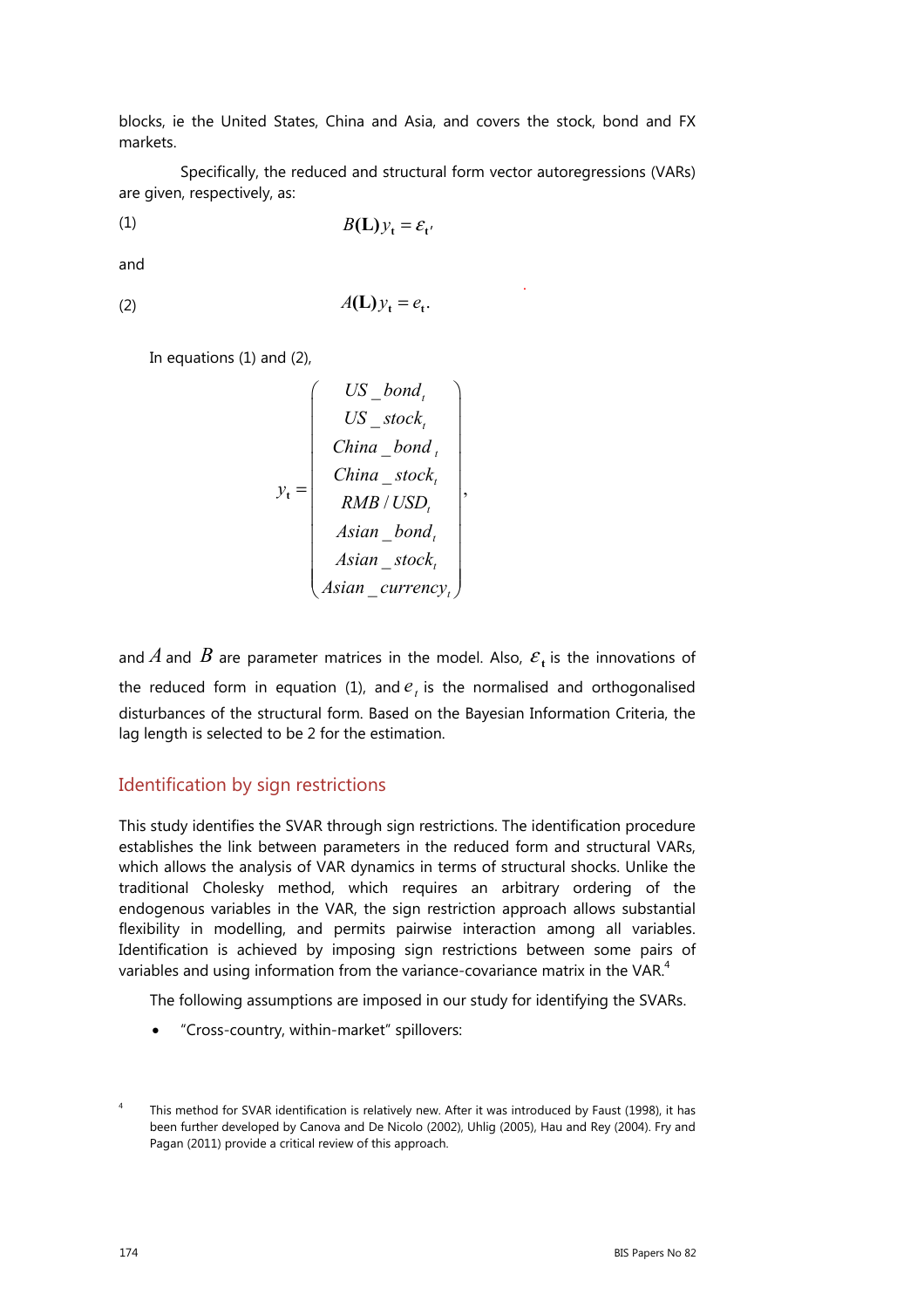**US impact on China and Asia:** US stocks have a positive impact on Chinese and Asian stocks. US bond yields have a positive impact on Asian bonds, reflecting the funding cost and "search-for-yield" effects (He and McCauley (2013)). The same effects might not be directly exerted on Chinese bonds, in view of China's capital controls.

**China's impact on Asia:** Chinese stocks have a positive impact on Asian stocks. In the meantime, the renminbi moves Asian currencies in the same direction, in line with earlier evidence about the renminbi's regional impact by Shu, Chow and Chan (2007), Henning (2012) and Subramanian and Kessler (2012), Fratzscher and Mehl (2014), and Shu, He and Cheng (2014). No assumption is made for the impact of Chinese bonds on Asian bonds.

• "Cross-country, cross-market" spillovers

**Spillovers from equities to currencies:** Hau and Rey (2002 and 2004) show that a rise in the share of wealth held in foreign assets due to higher foreign equity returns can trigger a relocation of equity funds away from the foreign country to the home country and a home currency appreciation. This reflects the need to reduce foreign currency exposure due to imperfect hedging of currency risks. Thus, a rise in US equity prices might induce a portfolio rebalancing by US-based investors to foreign assets, leading to a strengthening of Asian currencies; and a rise in Asian equity prices leads to a weakening of Asian currencies. The same channel does not apply in China's case with a closed capital account.

**US bond shocks on Asian currencies:** US bond yields have a positive impact on Asian currencies. Higher US bond yields will attract investment into US bonds, and the resultant falling interest rates in Asian assets leaves Asian currencies weaker.

• **"**Within-country, cross-market" spillovers

**Interaction between bond and stock markets:** A rise in bond yields leads to a fall in stock returns. A positive bond yield shock indicates a higher funding cost and a worsening of liquidity conditions, which can drive stock prices lower.

**Bond yields and exchange rate:** Asian bond yields have a negative impact on the exchange rate. That is, bond yields in Asia will attract foreign investment, leading to domestic currency appreciation.

#### Data

The eight-variable SVAR is estimated using daily data from 1 January 2002 to 30 September 2013. The data are obtained from the CEIC daily database. The data for the Asian block are taken as the simple average of Australia, Hong Kong SAR, India, Indonesia, Japan, Korea, Malaysia, New Zealand, the Philippines, Singapore and Thailand.

One issue to address in the modelling is the different time zones of the US, Chinese and other Asian financial markets. As Asian trading is ahead of the United States, shocks from Asian markets are always incorporated into US asset prices, while shocks to US markets can only affect Asian trading on the next trading day. Following the practice in the literature (eg Forbes and Rigobon (2002) and Ehrmann, Fratzscher and Rigobon (2011)), we use two-day rolling average returns in the analysis.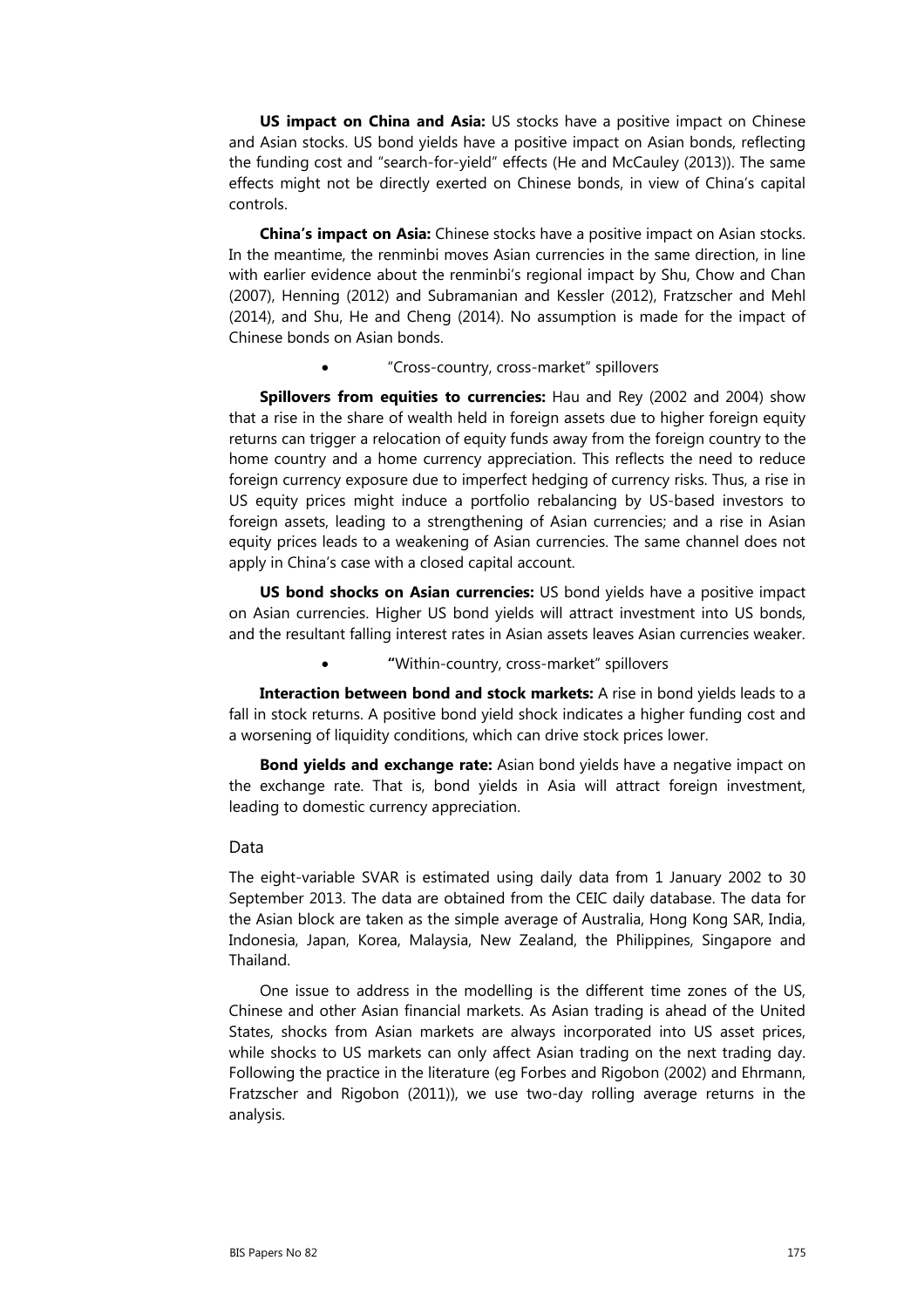## Some results

This section reports some initial results of the ongoing research comparing the impact of China and the United States on Asia-Pacific financial markets.

#### Impulse response

The impulse response results show that, in the case of Asian equities, the initial responses to innovations from the US and Chinese equities are comparable (Graph 1). One unit shock to US equity price (around 0.86%) will lead to a 0.12% rise in Asian equity prices upon impact, which rapidly dies down. Upon one unit shock of Chinese equities (0.96%), the rise in Asian equities lasts longer, and is the strongest on the second day, at 0.15%. The impact dissipates after three days.

Shocks to the RMB/USD rate and US bonds can move Asian currencies (Graph 2). Upon a one-unit shock in US bonds (1.89 basis points), Asian currencies will weaken by over 0.04% each day for two days. The response to a one-unit shock in the RMB/USD rate (0.21%) is around 0.03%, but becomes weaker on the second day. The finding of the renminbi's impact on Asian currency movements corroborates that of earlier research mentioned above.

By comparison, Asian bonds only respond to shocks to US bonds. Chinese bonds and other financial markets have no influence on Asian bonds.

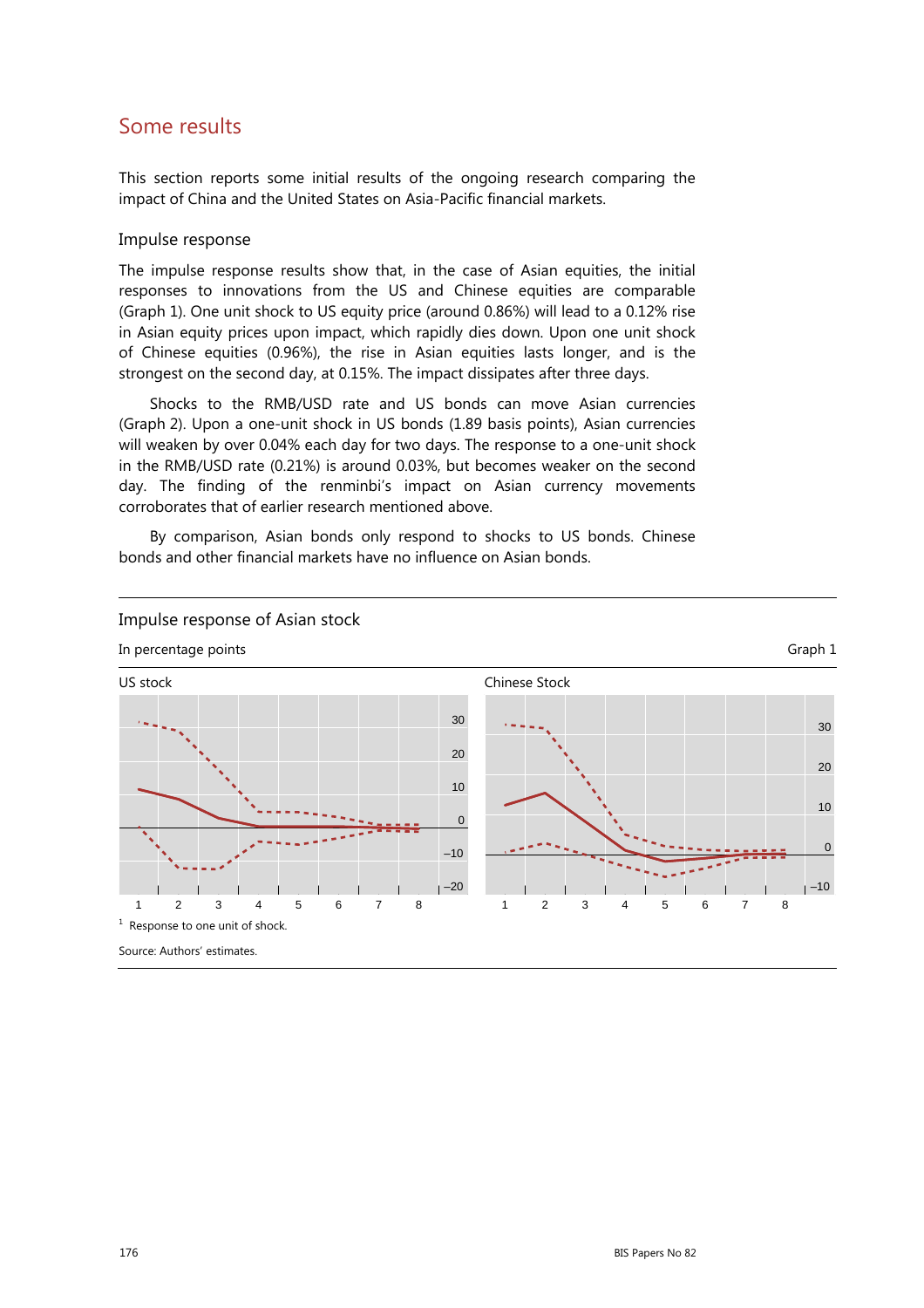#### Impulse response of Asian currency

In percentage point Graph 2



#### Variance decomposition

Variance decomposition is used to examine the relative importance of different shocks in driving Asian stock, bond and currency market movements. We focus on comparing the relative impact of the US and Chinese markets, and how this has evolved over time and in different market conditions.

Graph 3 shows how the volatility of Asian stock markets is driven by shocks to the eight endogenous variables, namely the US bond yield, US equity price, Chinese bond yield, Chinese equity price, the RMB/USD rate, Asian bond yield, the Asian exchange rate and the Asian equity price itself over the whole sample. The variance decomposition for the first period is referred to as the short term, and that for the fifth period the long term. Impulse responses reported in the earlier section suggest that the impact of shocks tends to dissipate within one to three days. For the overall sample period, the volatility of Asian stock prices is found to be mainly driven by spillovers from US equities (50.1%), closely followed by Chinese equities (46.0%) in the short term. In the long term, the US and Chinese equities remain the two most important drivers, but US bond yields also have some impact.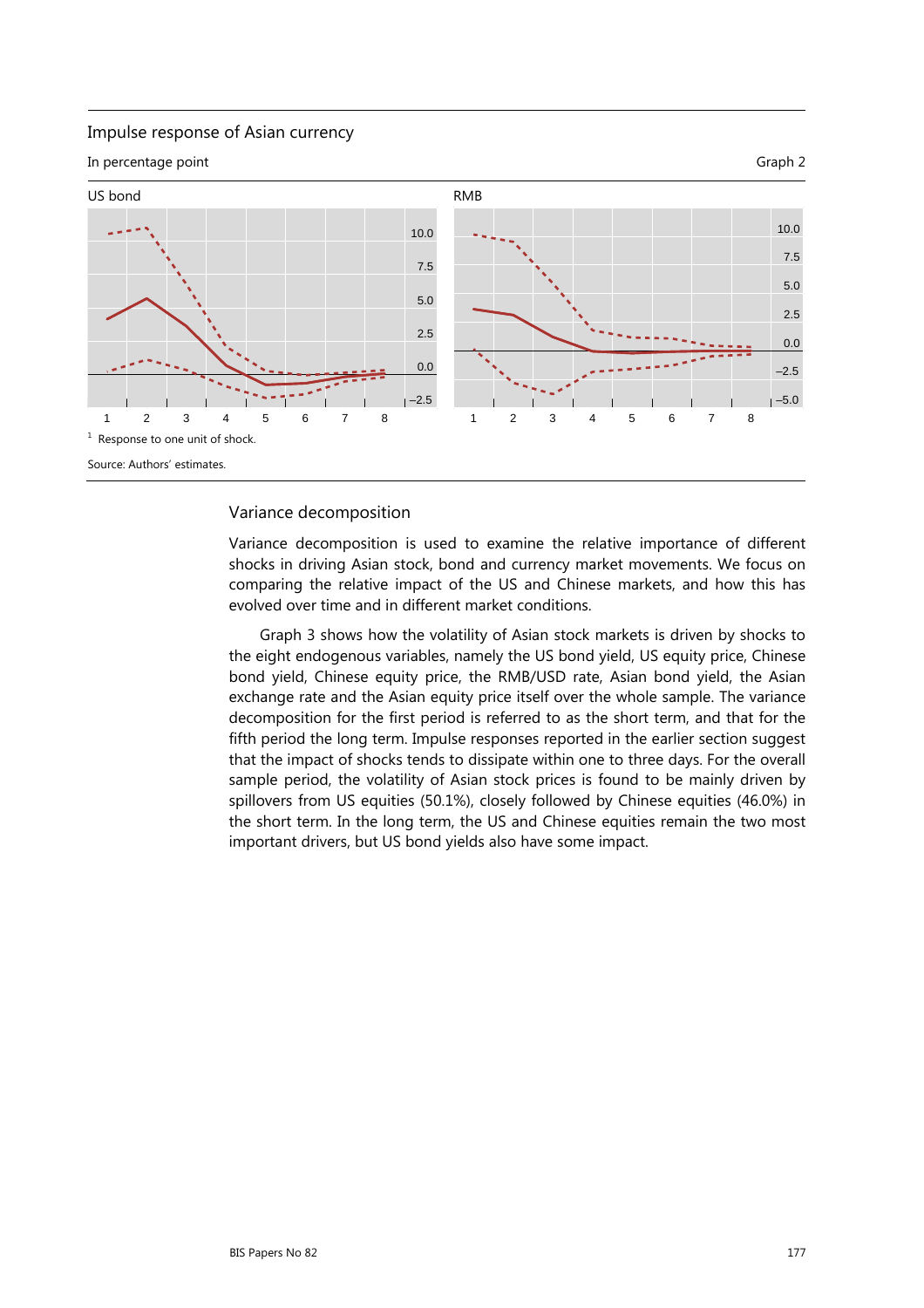#### Asian stock market: variance decomposition Graph 3



Shocks to US bonds and the RMB/USD rate are the dominant drivers of regional exchange rates, particularly in the short run (Graph 4). The renminbi's impact moderates in the long run, but that of US bonds rises slightly. A wider range of shocks also come into play over the long run, including those to US and Chinese equities.

On the Asian bond market, US bond market movements have a clearly dominant effect. This effect becomes even stronger in the long run. In complete contrast, all the Chinese financial markets, including equities, bonds and the exchange rate, have barely any influence on Asian bond movements.

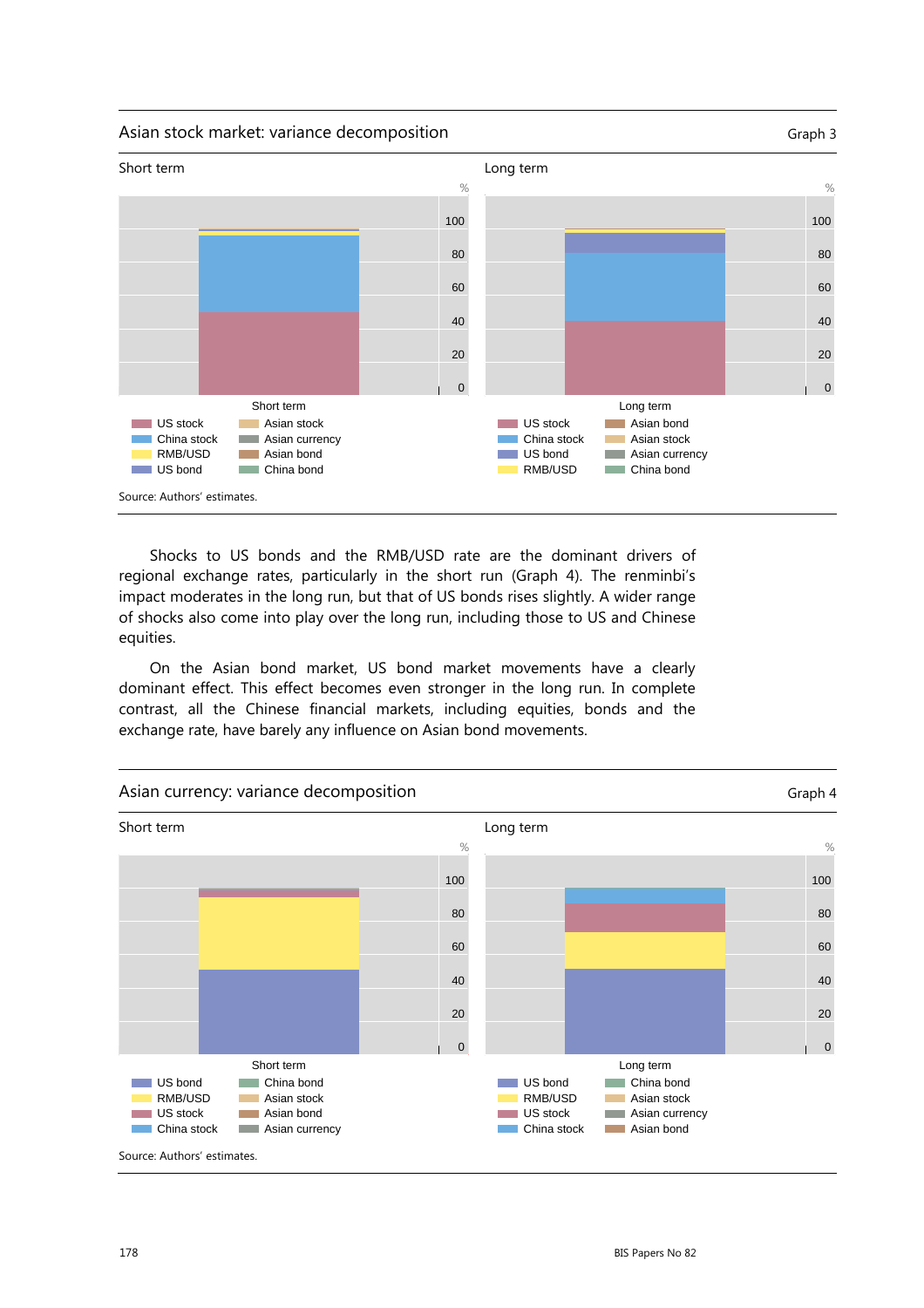Estimation from subsamples shows that the US impact rises during periods of market stress, but the Chinese influence becomes more comparable with that of the United States in non-crisis periods. For example, during the global financial crisis and European sovereign debt crisis, the spillovers from the US equities accounted for two thirds of the variance of Asian equities in the short run, dropping to half over the long run. These compare with around one third in the non-crisis period. By comparison, the contribution of Chinese equities rises from around 20% to around 40% in the non-crisis period in both the short and long run.

China's influence on the regional stock markets and currency movements has been rising. In the period after the European debt crisis, China's stock market explains close to half of the short-run variation in Asian equity prices, compared to around a third before the global financial crisis. Similarly, the renminbi's impact has risen during the same period. China's move to a managed float exchange rate regime in July 2005 played an important role in the case of spillovers in currency movements. Barely having any influence on regional currencies in the early 2000s, the renminbi's impact began to be felt after the move.

## Concluding remarks

The paper reports some early results from ongoing research that, for the first time, systematically examines China's impact on Asian-Pacific financial markets. The analysis points to the significant influence of China on the regional equity and FX markets. In normal or non-stress times, China's influence on Asian stock markets rises to a level comparable with that of the United States, although spillovers from the United States to Asian financial markets tend to be stronger than China's influence in periods of stress. The renminbi has also become capable of moving regional currencies after China shifted to a managed float regime in 2005. Nonetheless, China's bond market remains isolated from those of both other Asian countries and the United States.

China's rising influence and its interaction with that exerted by the United States have significant implications for financial markets and capital flows to Asia-Pacific. The influence of the United States on the world markets remains dominant, driving global liquidity conditions and risk appetite particularly during times of stress. Conceivably, the Chinese influence, as an important regional force, may to some extent provide a counteracting factor to capital movements should the US and Chinese markets move in opposite directions, thus moderating volatility in capital movements.

Looking forward, potential increases in the cross-holdings of financial assets within Asia may dampen the relative importance of influence from the United States while raising that of regional factors, which might help reduce volatility in capital flows. With rising income and financial development, cross-border holdings of financial assets and overseas investment by private sector entities are likely to grow (Lane and Milesi-Ferretti (2008a)). Conceivably, these, under the influence of gravity factors, will have a regional focus (Lane and Schmukler (2007); Lane and Milesi-Ferretti (2008b); Park (2013); Park and Mercado (2013)). Intra-regional financial flows may be further promoted by the internationalisation of major regional currencies, especially that of the renminbi. Regional economic and financial factors could start exerting a greater influence on Asian investors, particularly institutions, who might start developing views different from those of advanced economy investors on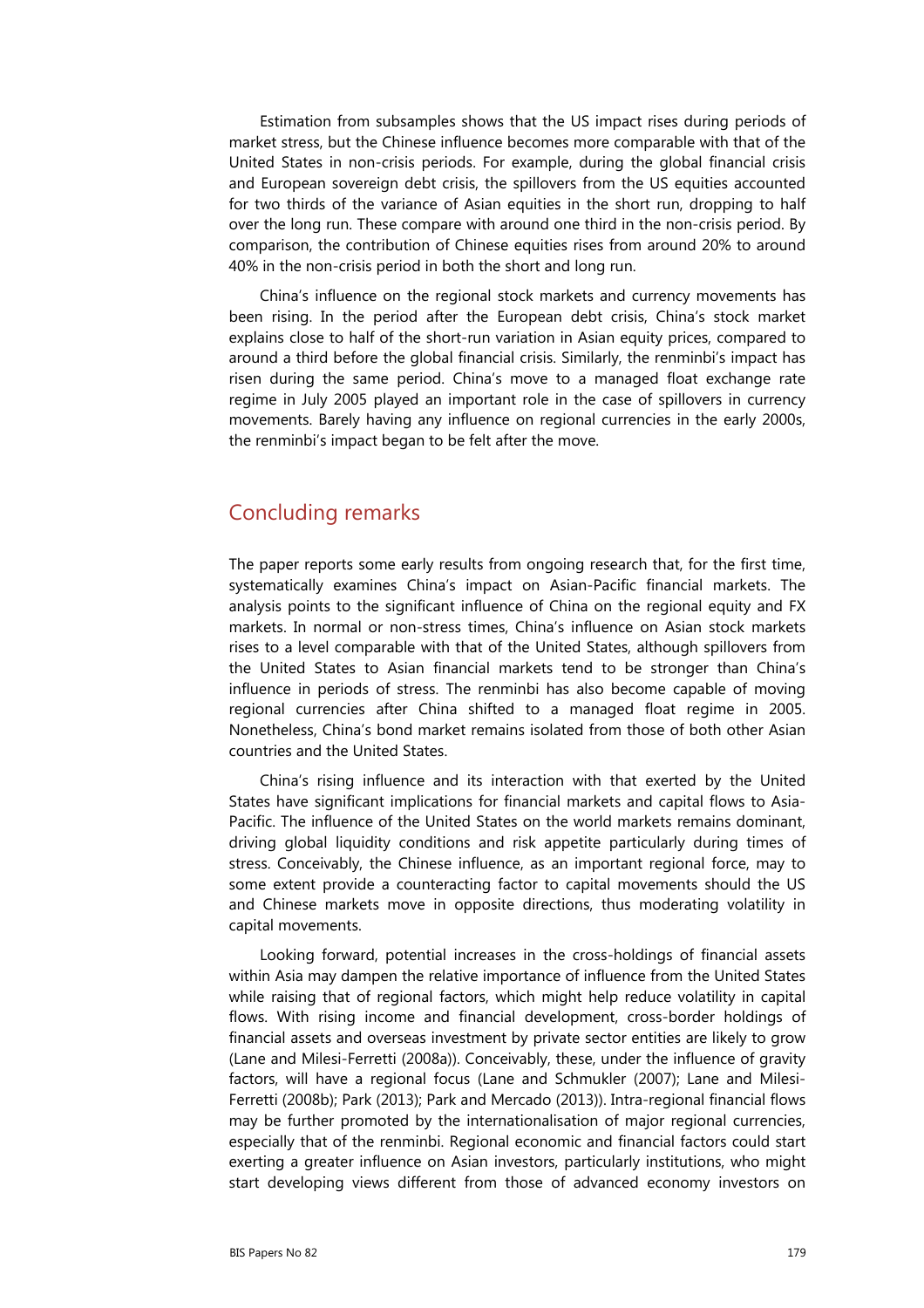global and regional trends. This could, in turn, start to act to counteract or moderate the "risk-on, risk-off" flows driven predominately by the thinking of investors currently located mainly in advanced economies.

## References

Canova, F and G De Nicolo (2002): "Monetary disturbances matter for business fluctuations in the G-7", *Journal of Monetary Economics*, vol 49(6), pp 1131–59.

Ehrmann, M, M Fratzscher and R Rigobon (2011): "Stocks, bonds, money markets and exchange rates: measuring international financial transmission", *Journal of Applied Econometrics*, vol 26(6), pp 948–74.

Faust, J (1998), "The robustness of identified VAR conclusions about money", *Carnegie-Rochester Conference Series on Public Policy,* vol 49, pp 207–44*.* 

Forbes, K and R Rigobon (2002): "No contagion, only interdependence: measuring stock market comovements", *Journal of Finance*, vol 57(5), pp 2223–61.

Fratzscher, M and A Mehl (2014): "China's dominance hypothesis and the emergence of a tri-polar global currency system", *Economic Journal*, vol 124(581), pp 1343–70.

Fry, R and A Pagan (2011): "Sign restrictions in structural vector autoregressions: a critical review", *Journal of Economic Literature*, vol 49(4), pp 938–60.

Hau, H and H Rey (2002): "Exchange rate, equity prices and capital flows", *NBER Working Paper*, no 9398.

 $-$  (2004): "Can portfolio rebalancing explain the dynamics of equity returns, equity flows, and exchange rates?" *American Economic Review*, vol 94(2), pp 126–33.

He, D, Z Zhang, and H Wang (2009): "Hong Kong's financial market interactions with the US and Mainland China in crisis and tranquil times", *HKMA Working Papers*, no 10/2009.

McCauley, R (2012): "Risk-on, risk-off flows", *BIS Working Paper*, no 382.

Lane, P and S Schmukler (2007): "The evolving role of China and India in the international financial system," *Open Economies Review*, vol 18(4), pp 499–520.

Lane, P and G Milesi-Ferretti (2008): "The drivers of financial globalization", *American Economic Review*, vol 98(2), pp 327–32.

Park, C-Y (2013): "Asian capital market integration: theory and evidence", *Asian Development Bank Economics Working Paper*, no 351.

Park, C-Y and R Mercado (2013): "Determinants of financial stress in emerging market economies", *Asian Development Bank Economics Working Paper*, no 356.

Shu, C, D He and X Cheng (2015): "One currency, two markets: The renminbi's growing influence in Asia-Pacific", *China Economic Review*, 33, 163-78..

Shu, C, D He, H Wang and J Dong (forthcoming): "Regional pull vs global push factors: China and US influence on Asia-Pacific financial markets".

Shu, C, N Chow, and J-Y Chan (2007): "Impact of the renminbi exchange rate on Asian currencies", *China Economic Issues*, vol 3(7).